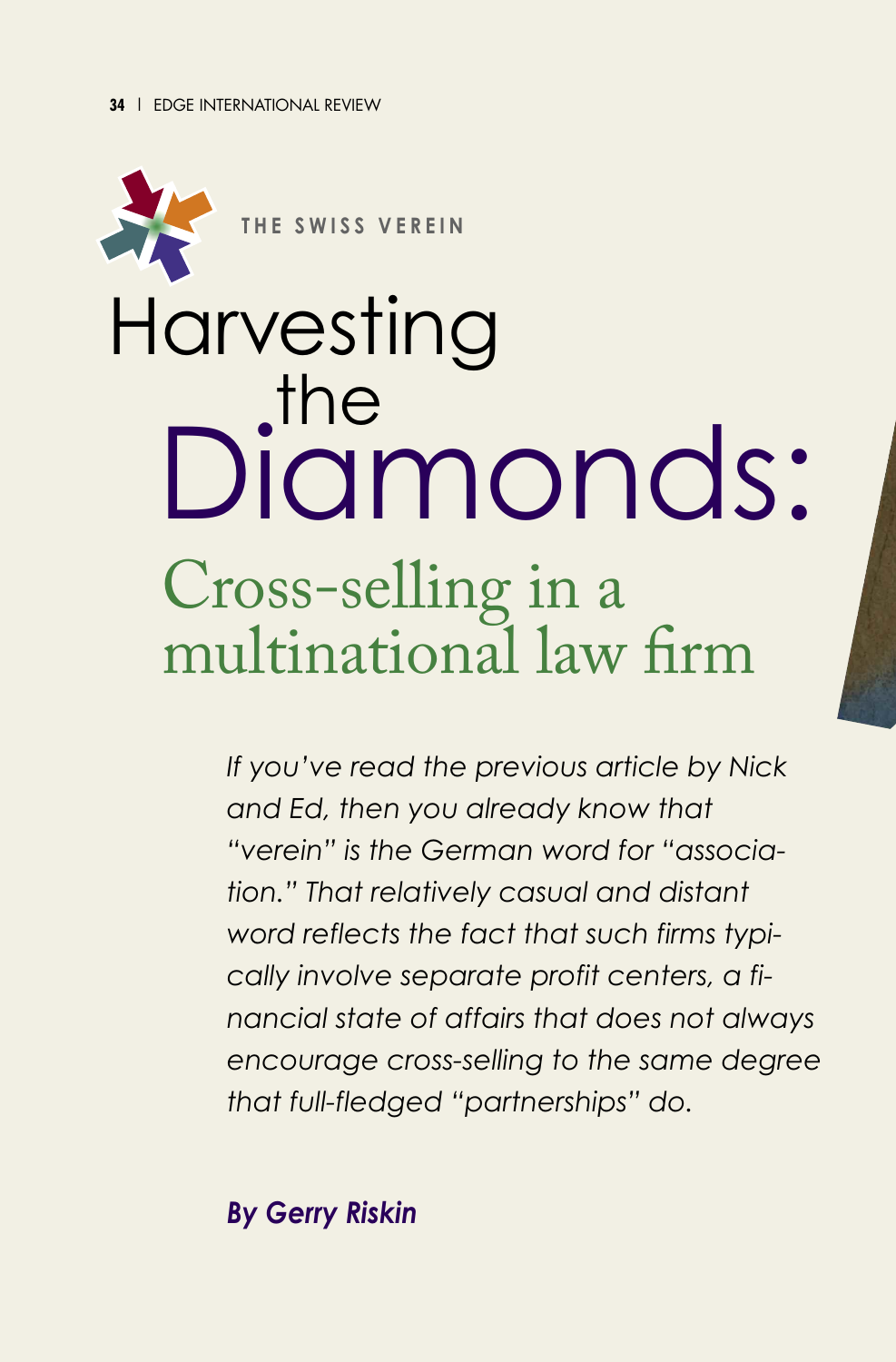

would argue, however, that this need not be the case. Cross-selling is<br>more than simply possible in a verein; it can flourish, for many com-<br>pelling reasons that transcend direct financial implications. I consider<br>the pote would argue, however, that this need not be the case. Cross-selling is more than simply possible in a verein; it can flourish, for many compelling reasons that transcend direct financial implications.I consider the potential yield from verein cross-selling to be like diamonds that plain this phenomenon and to provide a blueprint to overcome it.

Let's begin with some safe assumptions:

- **1.The substantive practices of lawyers in global firms tend to be high-quality.**
- **2. Global firm lawyers base their self-esteem on the perception of their excellence.**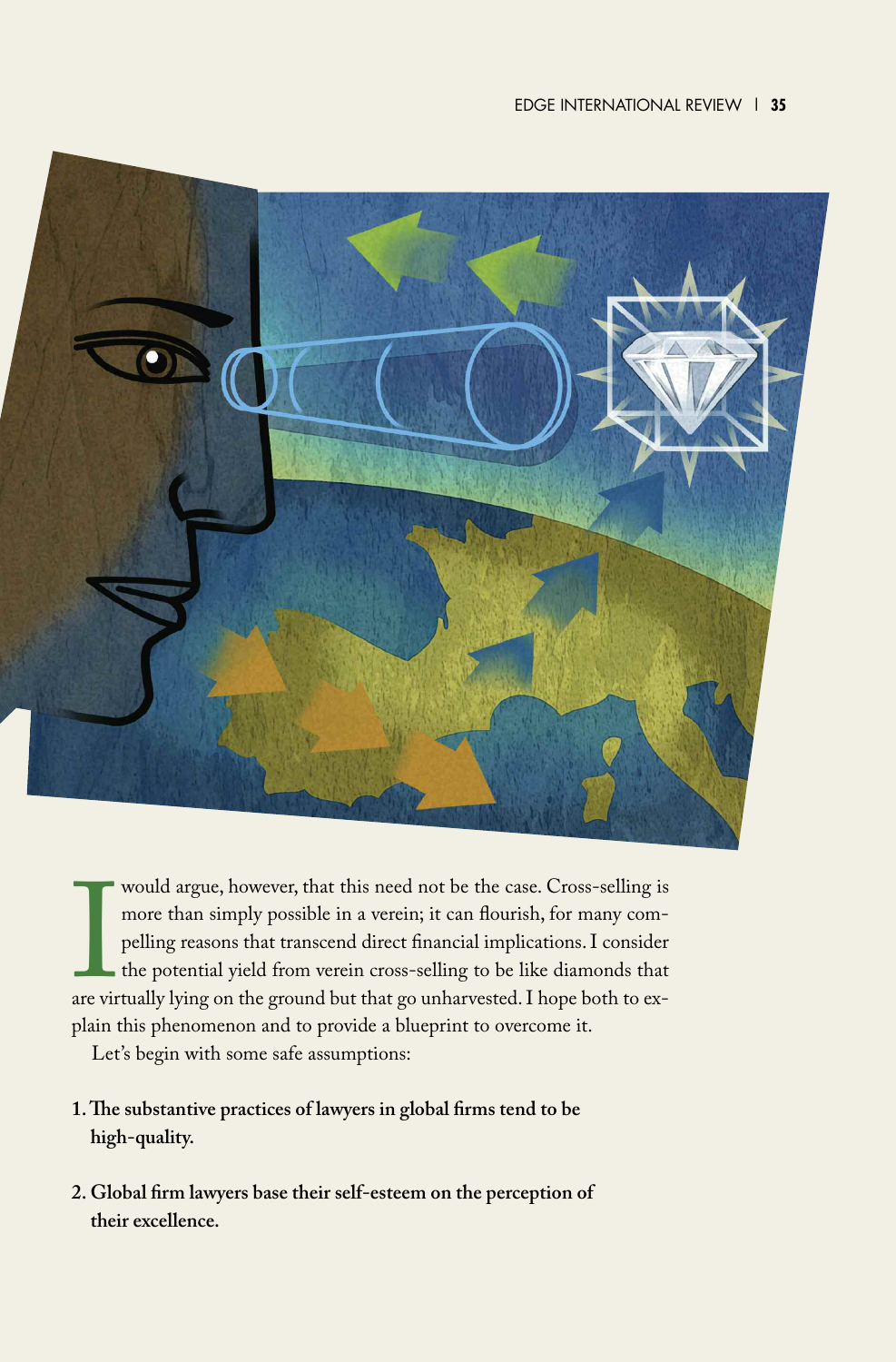## **3. Uncertainty surrounds any attempt to arrange foreign work for a client, creating a greater need than usual for quality assurance.**

In this context, an individual partner might wonder:"Why don't my partners in our other offices around the world refer their clients to me?"That lawyer might not want to hear some of the honest answers to that question:

**A.They don't trust you. B.They don't respect you. C.They don't even know you exist.**

Individual lawyers tend to react poorly to these assertions.But I ask them not to take it personally; it's not usually their fault. Let's explore each response more closely:

**Trust:** Your internal referral sources might have become jaded by unhappy past experiences referring work to others.Unless you have a clear track record to the contrary, they will be unsure whether you'll respond promptly to their clients or bill them fairly. All too often, lawyers who refer work have been made to feel they were little more than a license to print billable hours.

**Respect:** How should your partners in other offices know how competent you are? If you think they are going to simply assume your excellence because you belong to the same firm, think again. Like you, they are more concerned about the quality of the legal service their clients receive than with whether they are complying with firm policies like cross-selling.

**Existence:** Lawyers can't refer work to someone they've never heard of. If a client expresses a need for services in your jurisdiction, the referring partner likely would indicate that the firm has an office where you are and subject to "trust" and "respect" — will find you through your office leader and send you the work. That's a "reactive" referral. However, whether the partner will initiate the process of sending you work — a "proactive referral" will depend heavily on your profile and reputation.This hinges, in turn, on your internal marketing.

### **INTERNAL MARKETING: THE KEY TO CROSS-SELLING**

When we explore business development (*i.e.*, external marketing) with partners,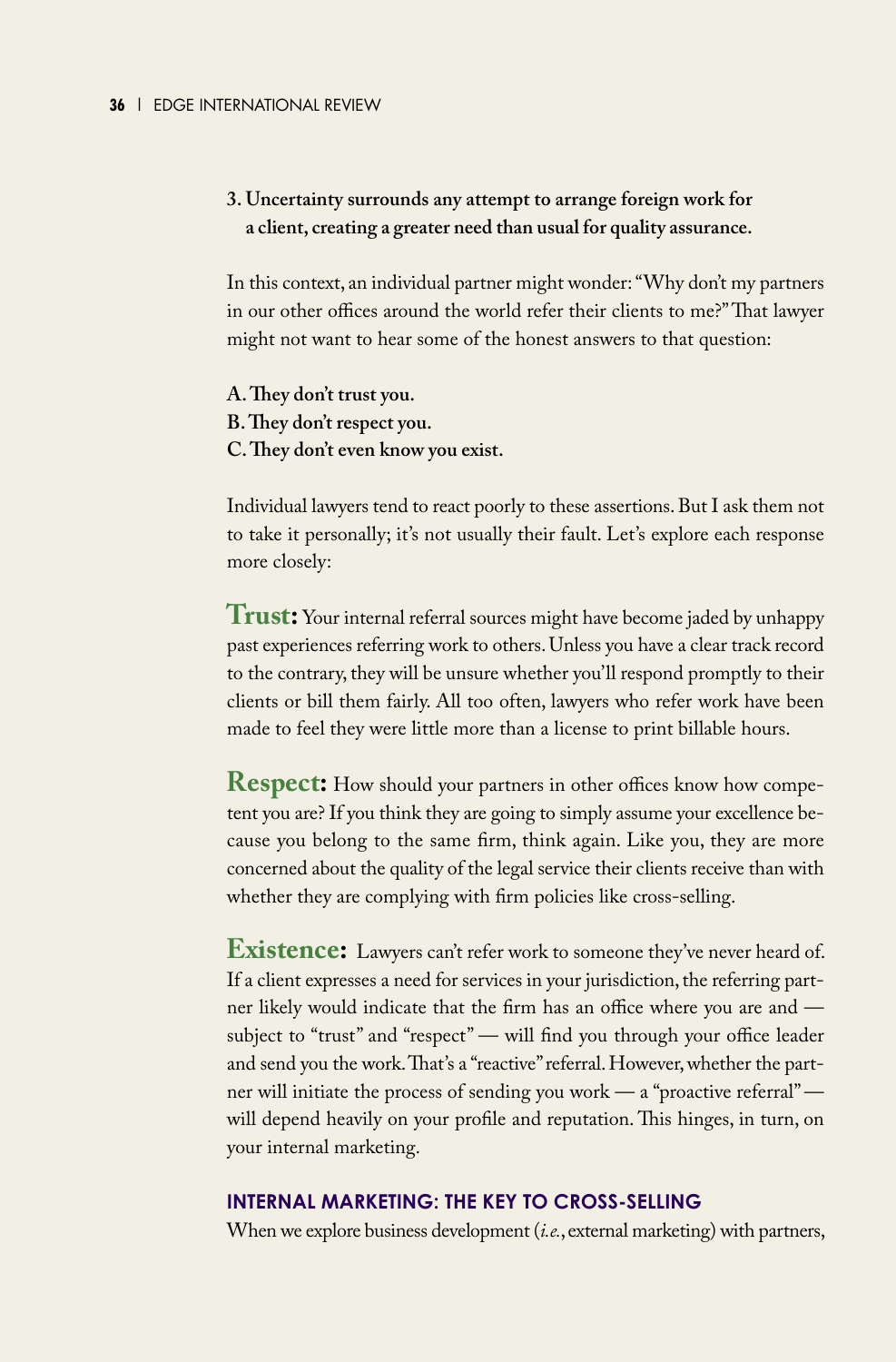they naturally appreciate the need to promote their expertise in the market, enhance their reputation and profile, and build relationships. When you think about it, internal marketing is no different.

If a lawyer is regarded as a world-class expert with a fabulous external reputation and is widely known among clients, prospective clients and referral sources, then of course internal marketing will be much easier. However, the internal piece must not be taken for granted: it will require additional effort for the lawyer above and beyond his or her marketplace reputation. Here are three key initiatives:

#### **1. Demonstrate Expertise Internally**

There is no better way to demonstrate your expertise within your multinational firm than to help other members (locally, regionally, and internationally) perceive that expertise. The lawyer might participate on panels at firm meetings and events, conduct internal webinars, or take an active or leadership role in a firmwide practice group, industry group or client team. Remember, expertise can include both substantive capability and industry knowledge.

#### **2. Build Reputation Internally**

Lawyers who are effective at developing business tend to leverage their intellectual capital.For example, a speech or presentation might also be created in the form of a video, article or blog post, typically published on the firm's own website or internal newsletter.In this category, the lawyer is leveraging an external activity in such a way that it obtains internal recognition as well.

#### **3. Build Relationships Internally**

I have seen lawyers in some multi-office firms come to a firm-wide retreat with a premeditated internal business development plan that involves making or nurturing the acquaintance of lawyers in other offices. In one instance, such activity led to the largest file in a certain practice area that the lawyer had ever obtained. Other efforts along these lines involve frequent telephone contact, either purely personal or for discussions of mutual business interest. Relationship building is a contact sport and requires continuous effort, internally as much as externally.

#### **QUALIFYING FOR THE REFERRING LAWYER'S TRUST**

A lawyer might successfully built internal expertise and a commensurately high internal profile and reputation, but still not see an inflow of referral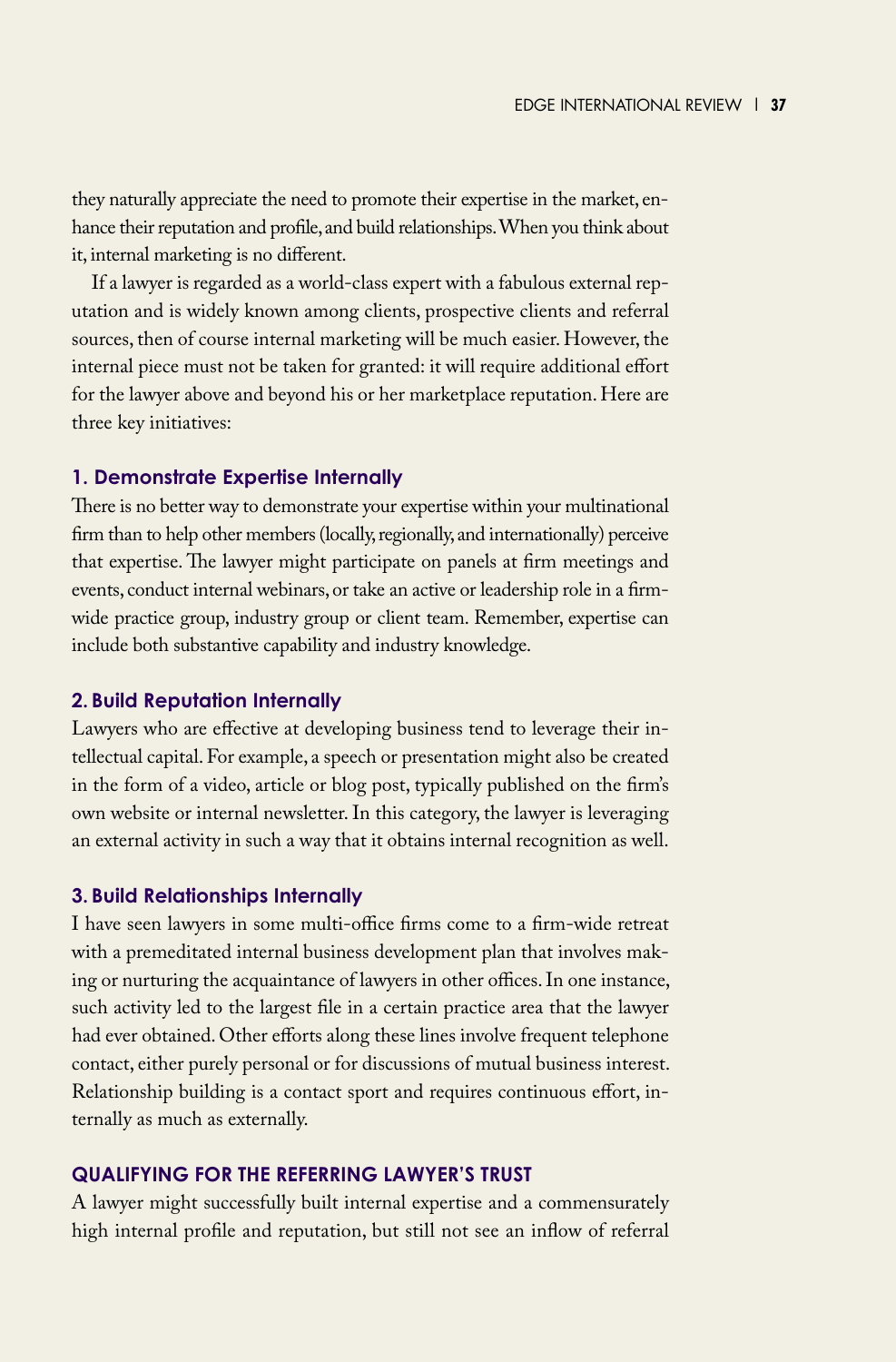work. That's because a further condition precedent is often ignored: trust. Here are the (often unasked and unanswered) questions that are on your partner's mind:

- Will you protect my reputation with the client?
- Will you keep me closely informed of progress, so that I can confidently communicate with my client on this matter?
- Will my client get value (real and perceived) for the fee you'll charge?
- Will you reinforce my confidence in you by treating my referral like your most important client, no matter how small the client or the matter?

The capacity to reciprocate is almost never balanced.It is common to find that we cannot come close to providing equal reciprocation to foreign partners for referral opportunities. Accordingly, your strategy must not rest upon that. Nonetheless, potential referring partners should see your awareness of that issue and your best efforts to address it openly and honestly. At the very least, ask your potential referrers what if any reciprocation opportunities they see.

#### **INTERNAL CROSS-SELLING REQUIRES STRATEGY**

Many lawyers take a "sand on the seashore" approach to business development.The sand rests quietly beside the sea, awaiting the ocean's conditions to change; its future depends entirely upon whether the sea will pick it up, and if so, where it will be deposited. Lawyers who believe their future work depends on what clients and referral sources might choose to send them are like the sand at the seashore.

Lawyers have the option of contemplating the nature of the work they prefer as well as the clients they prefer serving.It is important to appreciate that this extends to internal clients and referral sources as well. Individual lawyers, teams, and offices must determine beforehand the nature and source of their preferred internal referrals. Only then can they make the efforts described above more surgical and precise and render their internal business development far more efficient and effective.

Amidst the day-to-day pressures of serving clients, there might seem to be